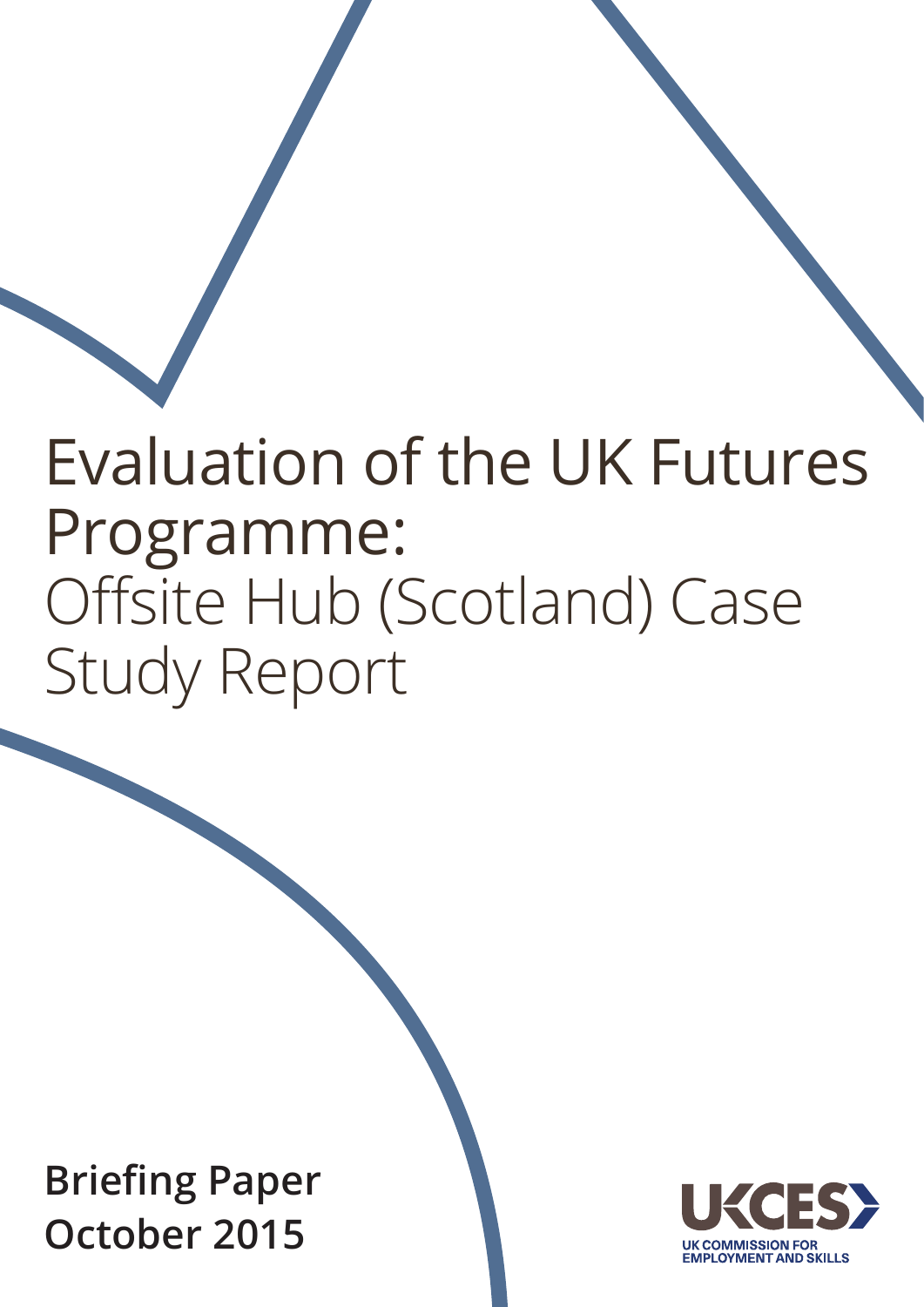# **Evaluation of the UK Futures Programme: Offsite Hub (Scotland) Case Study Report**

**Maya Agur, Farai Chipato and Graham Thom SQW**

**Hannah Hope Manager, Research and Technical UK Commission for Employment and Skills**

**October 2015**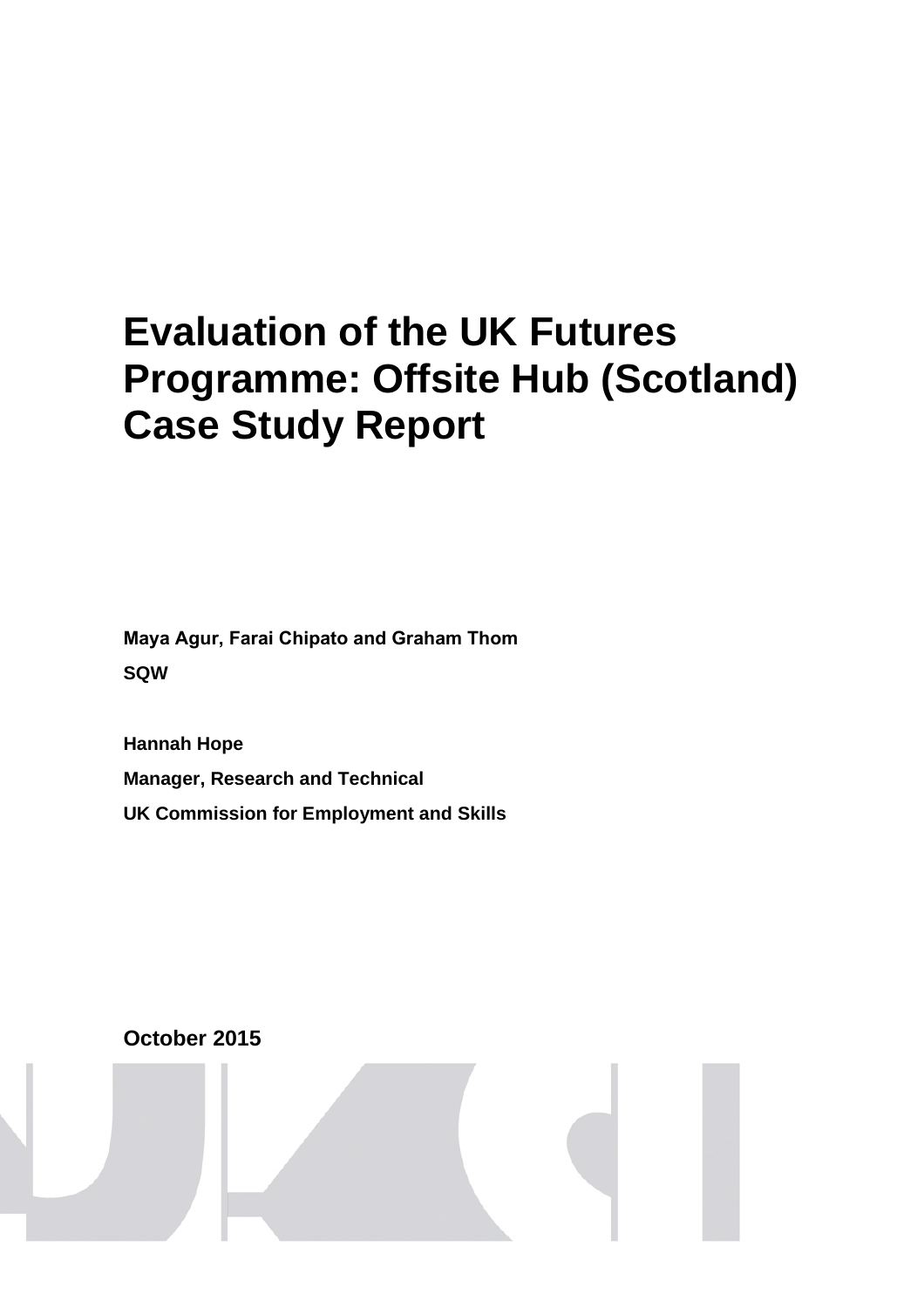# **Table of Contents**

| $\overline{2}$ |       |                                                             |  |  |
|----------------|-------|-------------------------------------------------------------|--|--|
|                | 2.1   |                                                             |  |  |
|                | 2.2   | The collaboration between the partners (management team)  4 |  |  |
|                | 2.3   |                                                             |  |  |
|                | 2.4   |                                                             |  |  |
|                | 2.5   |                                                             |  |  |
|                | 2.5.1 |                                                             |  |  |
|                | 2.5.2 |                                                             |  |  |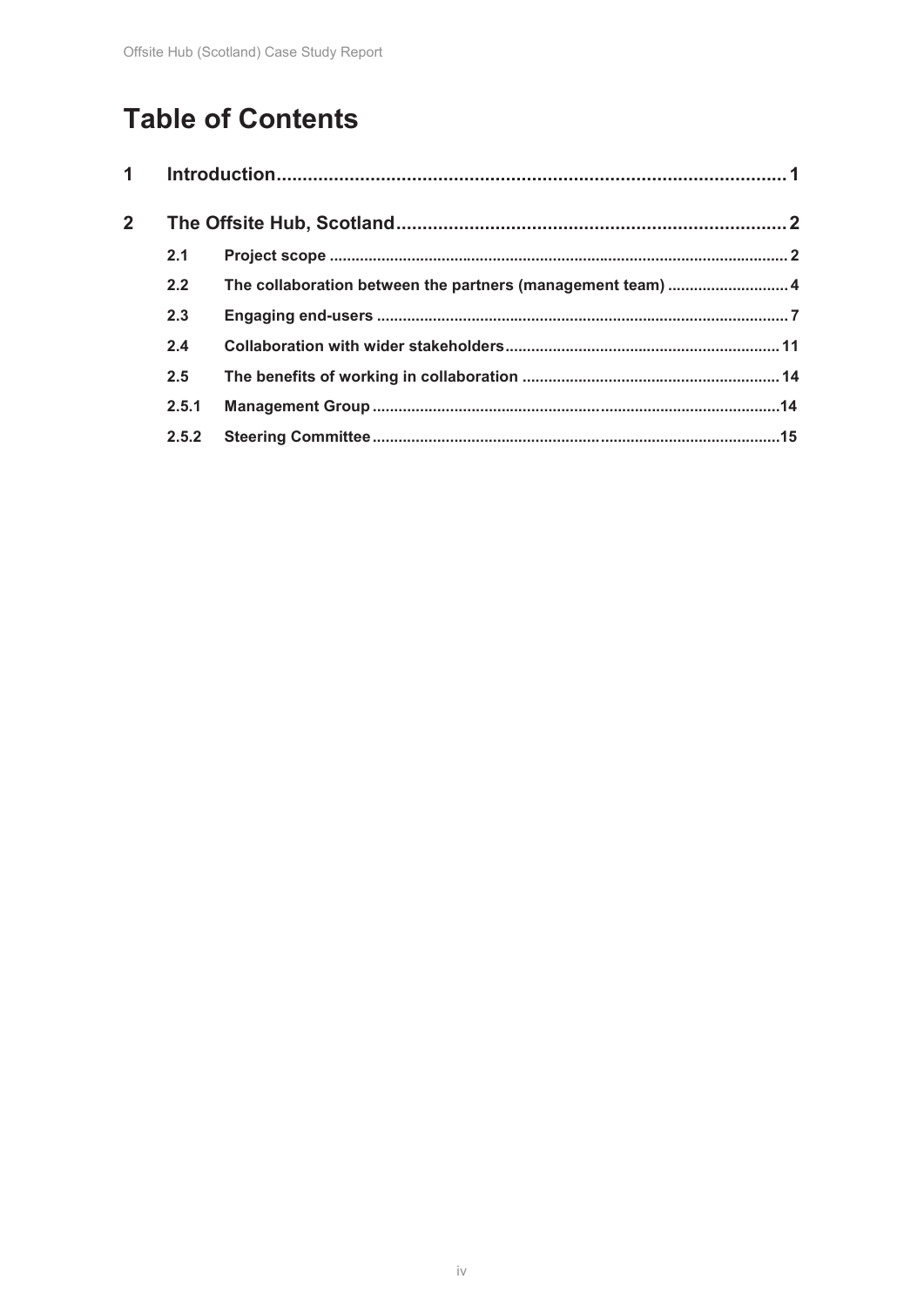## **1 Introduction**

The UK Futures Programme (UKFP) is seeking to provide an innovative approach to tackling workforce development issues. The UKFP is not intended as an extension of previous large scale funding initiatives by UKCES, but instead is adopting a different approach by offering smaller scale investments, targeting particular issues and sectors, and seeking greater levels of innovation. The UKFP has four key aims, to:

- Support collaborative approaches to workforce development issues amongst employers and, where applicable, wider social partners.
- Encourage innovative approaches to addressing workforce development issues.
- Identify ways to address new or persistent market or system failures which act as a brake on UK workforce competitiveness.
- Identify 'what works' when addressing market failures in relation to workforce development, for adoption in policy development and wider business practice.

UKCES has commissioned SQW to carry out a real-time evaluation of the programme. The aim of the evaluation is to develop a rich understanding about 'what works' in addressing workforce development issues; understand the conditions that can stimulate workplace innovation and learning; actively enable continuous improvement of the investment approach; and communicate the learning in a way that can readily inform and influence policy and wider practice. As part of the evaluation and in order to improve their understanding of key themes, UKCES have commissioned SQW to conduct a number of case-studies with the aim of collecting more in depth insight into the research questions.

This report summarises the case-study that has been conducted on the Offsite Hub (Scotland) project. The findings from this case-study will feed into a wider thematic paper on what works in creating effective collaboration between organisations to address a common workforce development challenge.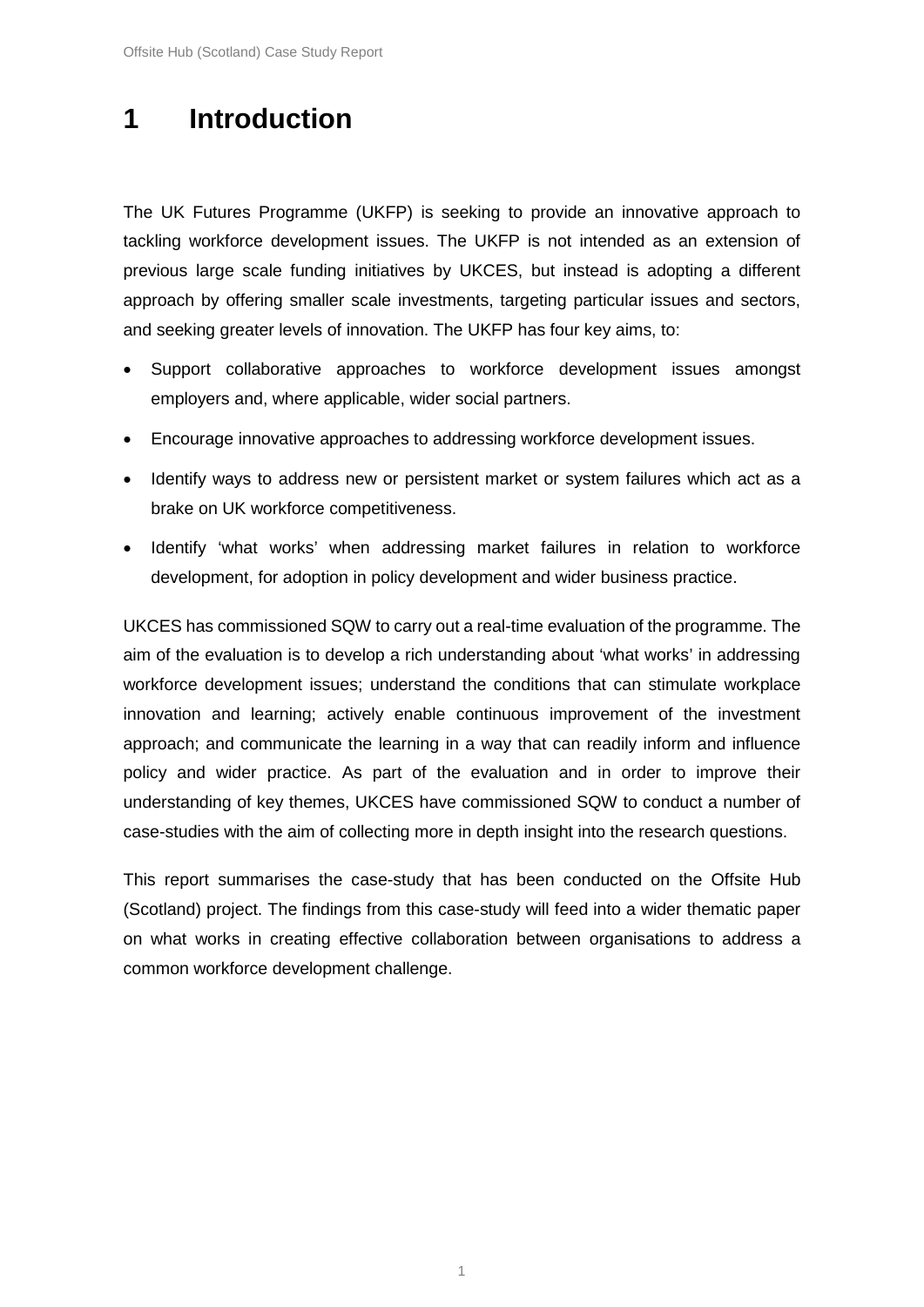## **2 The Offsite Hub, Scotland**

#### **2.1 Project scope**

The Offsite Hub (Scotland) project, is one of five projects which were funded under Productivity Challenge 1 of the UKFP (Addressing skills deficiencies in the Offsite Construction (OSC) sector). The remit of the project was to create the Hub as a centre of expertise, which would define and showcase skills requirements and ensure collaboration between professions<sup>1</sup>.

The project was led by an industry and academic collaboration. Its governance structure included a management team and a steering committee. The **management team** consisted of two academic partners and two industry partners. The academic partners were Edinburgh Napier University and Heriot Watt University; the industry partners were CCG (OSM) and Stewart Milne Timber Systems, which are two of the largest companies in the timber frame market in Scotland (together holding around 40% of the market)<sup>2</sup>. The management team was responsible for the day to day development and implementation of the project.

The **steering committee** consisted of a wider group of stakeholders<sup>3</sup> from government bodies, academics and the wider industry, brought together by the project lead. The purpose of the steering committee was the scaling up and internationalisation of the Offsite Hub once it was fully developed.

- The project was working towards three key outputs:
- Development of bespoke training materials for industry partners.
- Development of generic training materials for the use of the wider sector.
- Scaling up and internationalisation of the Offsite Hub.

Work on the project was split into two three-month windows. The first one focused on research, in which the two lead academic partners carried out scoping research with each of the two lead industry partners to understand their current skills gaps and needs. The second focused on development and implementation, in which the bespoke and some generic learning modules were developed. Bespoke modules provided training on specific processes and products used within each individual company, such as the manufacture of

 $\overline{a}$ <sup>1</sup> Offsite Hub (Scotland), 'Building Offsite – an Introduction' (postcard).

<sup>2</sup> CCG is one of Scotland's largest privately owned construction and manufacturing companies, employing over 600 staff; Stewart Milne group is also a major independent home builders and timber systems manufacturers, employing over 800 staff.

<sup>&</sup>lt;sup>3</sup> The stakeholders who were invited to join the project's steering committee included: Construction Scotland Innovation Centre, Skills Development Scotland, Construction Industry Training Board (CITB), Scottish Enterprise, Scottish Development International, Link Housing Association (Link HA), UK Commission for Employment and Skills (UKCES), Equate, College Scotland, Architectural Design Scotland, Scottish Government, Stream Live, Homes for Scotland, Nvirohous, RIBA, BuildOffsite, Strategem, Oregon, MAKAR, CLDB, and Scott Frame.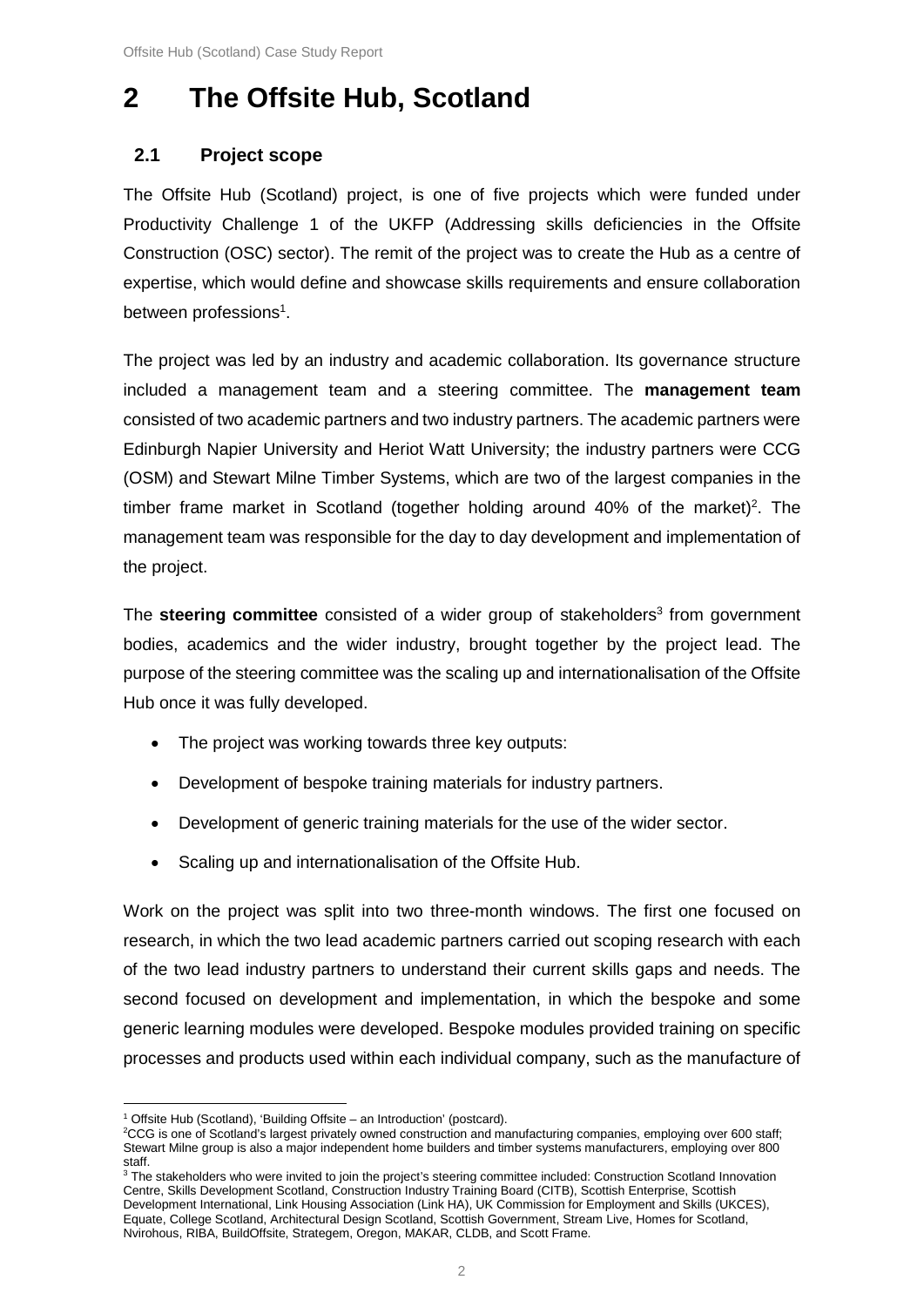particular offsite construction components. The generic modules took the elements of the bespoke content that are applicable more generally in the industry, to create modules that were useful for students and professionals across the sector. The initial focus was on the bespoke content and the initial development of the generic modules, with a view to scaling up and internationalising the use of these materials over the long term, after the Productivity Challenge was complete.

The work of the project, as part of the UKFP Productivity Challenge 1, was carried out between September 2014 and March 2015. UKCES investment in the project amounted to just over £138k. The industry partners have invested additional funds amounting to around £26k. In addition, the industry partners have made contribution in-kind estimated at just over £127k (this included freeing up senior management time to attend meetings and staff time to engage with various activities of the project). Funding was also secured from other public bodies, which contributed a further £61k to the project.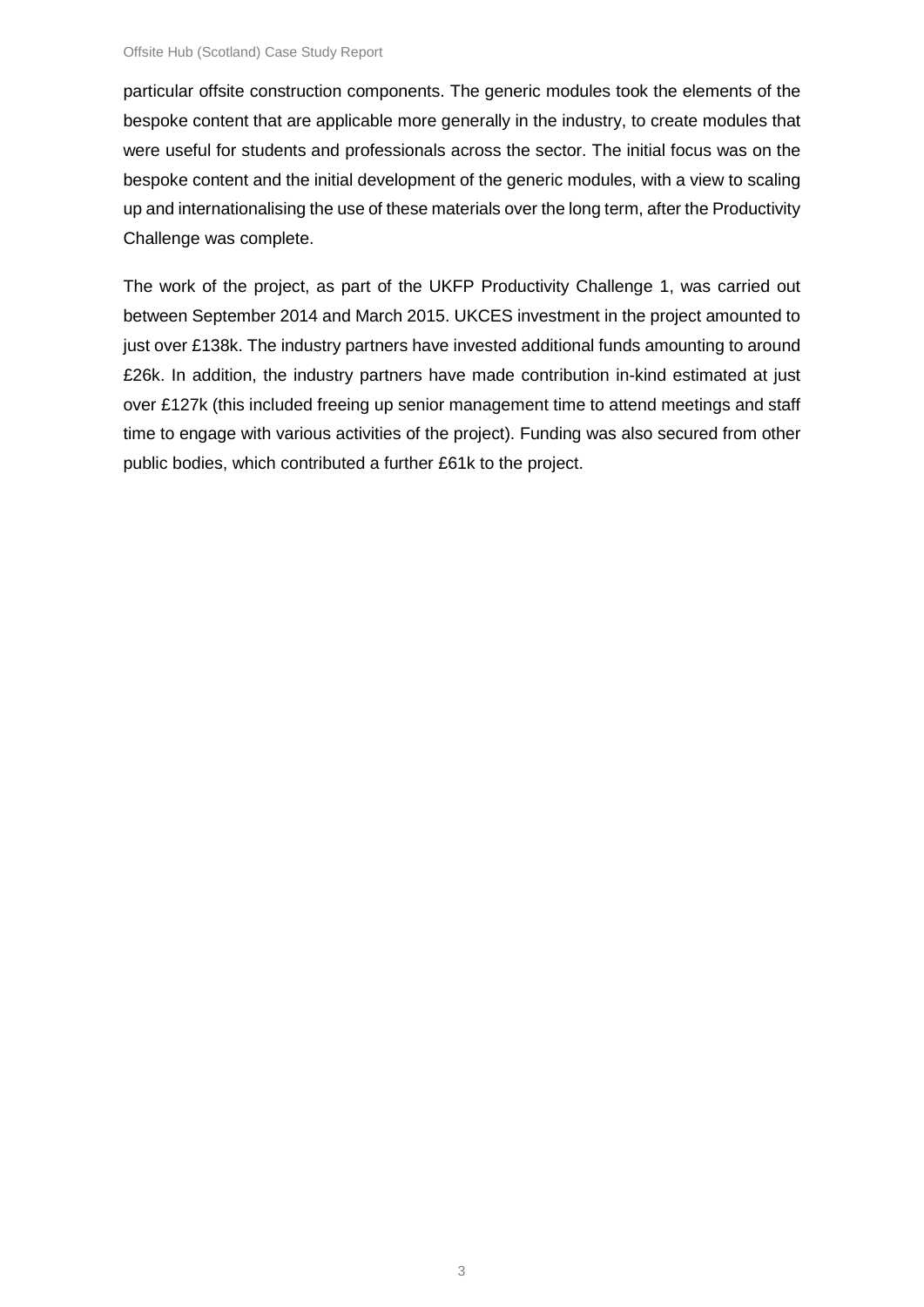#### **Key lessons learnt – what works in achieving collaboration?**

- Previous working relationships between organisations underpinned the success of the partnership.
- The industry partners were more open to working together with a body they trusted and in particular with an individual with whom they had previous experience of successful joint working.
- Partners were motivated to join the partnership when they identified a pressing business need that could be addressed through the project.
- The fact that the project was focused on skills, which was perceived as a 'safe' topic by the industry partners, helped allow competing companies to collaborate.
- Having an external (non-industry) partner to act as intermediary in bringing partners together and drive the work forward while industry partners focussed on their business needs was a vital element for the formation of the partnership in the project.
- Good and open communication between partners was important in helping ensure that all partners agreed the aims and focus of the project activities.
- Having a favourable opinion of collaboration as an approach to addressing business needs and challenges meant that the industry partners were more likely to join the partnership than others.
- Both industry partners provided access to their facilities, sites and staff, which was a significant aid in developing trust between the partners and facilitating sharing of knowledge and learning within the project.

#### **2.2 The collaboration between the partners (management team)**

Edinburgh Napier University first learned about the opportunity of the UKFP through their involvement in the research conducted by UKCES into the skills deficiencies in the Construction industry (Evidence Report 74)<sup>4</sup>. Edinburgh Napier University felt they had a strong knowledge of the construction industry through its research activities, however they identified a gap in their knowledge in relation to its current skills needs. Therefore, the lead team member at Edinburgh Napier University disseminated the call from UKCES across their existing network of industry stakeholders. Edinburgh Napier University also took the role of project management - liaising with UKCES, engaging partners with the steering committee and keeping the momentum of the project going.

 $\overline{a}$ <sup>4</sup> UKCES (September 2013) Technology and Skills in the Construction Industry, Evidence Report 74. Accesses online https://www.gov.uk/government/uploads/system/uploads/attachment\_data/file/305024/Technology\_and\_skills\_in\_the\_const ruction\_industry\_evidence\_report\_74.pdf.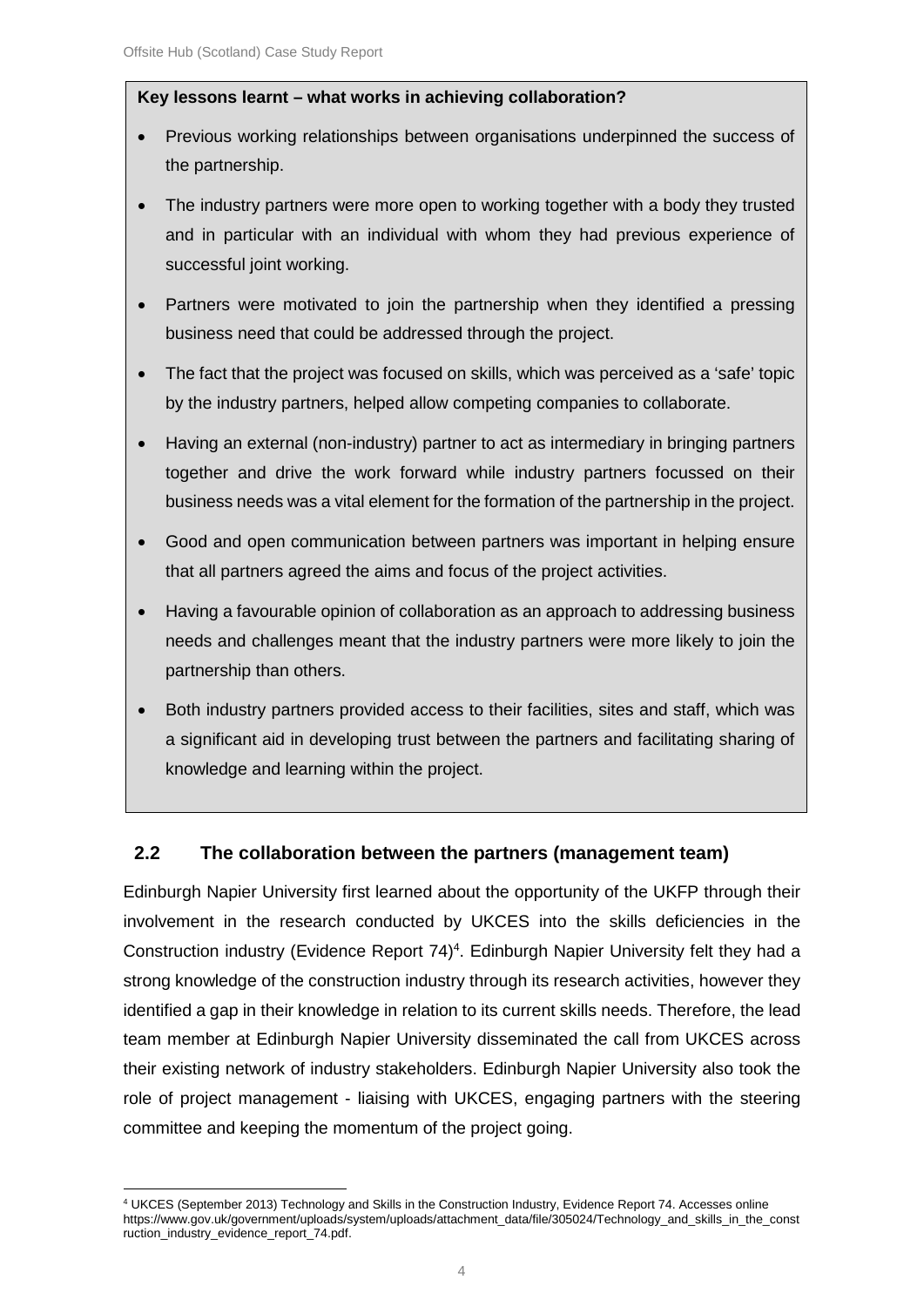At the same time, both CCG (OSM) and Stewart Milne Timber systems had seen the call for applications for Productivity Challenge 1 of the UKFP, and had considered submitting a bid separately. Both CCG (OSM) and Stewart Milne Timber systems were in the Edinburgh Napier University network as they had previously worked with the lead team member at the university. When the call from Edinburgh Napier University to join in partnership for the bid came through, both CCG (OSM) and Stewart Milne Timber systems expressed interest.

The construction industry has seen growing demand in the OSC sector which both industry partners reported could potentially double their turnover in the next few years. However they identified that their employees and supply chain lacked the skills required by the OSC sector and that there was a lack of suitable training provision to address these gaps<sup>5</sup>; these skills gaps were acting as a barrier to the growth of their business. As such industry partners welcomed the opportunity to address these skills issues. They welcomed the idea of working with the university (and each other) as they recognised that they would be able to achieve more over the six-month duration of the Productivity Challenge by pooling their resources.

"Construction companies do not normally talk to each-other, but in this case the benefits outweighed the disadvantages"

[Steering Committee member]

CCG (OSM) and Stewart Milne Timber Systems are direct business competitors. However, they came together in the context of the Productivity Challenge. This was because both companies were keen to address the skills gaps to improve their respective businesses. The focus of the project, addressing skills gaps, was perceived by both industry partners as a 'safe' topic for collaboration, having low risk of loss of Intellectual Property. Furthermore, each company focused on a part of the OSC delivery process, and no business sensitive information was shared. They acknowledged that the market is underpinned by skills, and gaps in skills are bad for business. Joining in partnership for the project, to them, made business sense.

 $\overline{a}$ <sup>5</sup> For example, site management and logistics skills in the context of offsite projects, understanding the technology used in OSC and use of materials in OFC.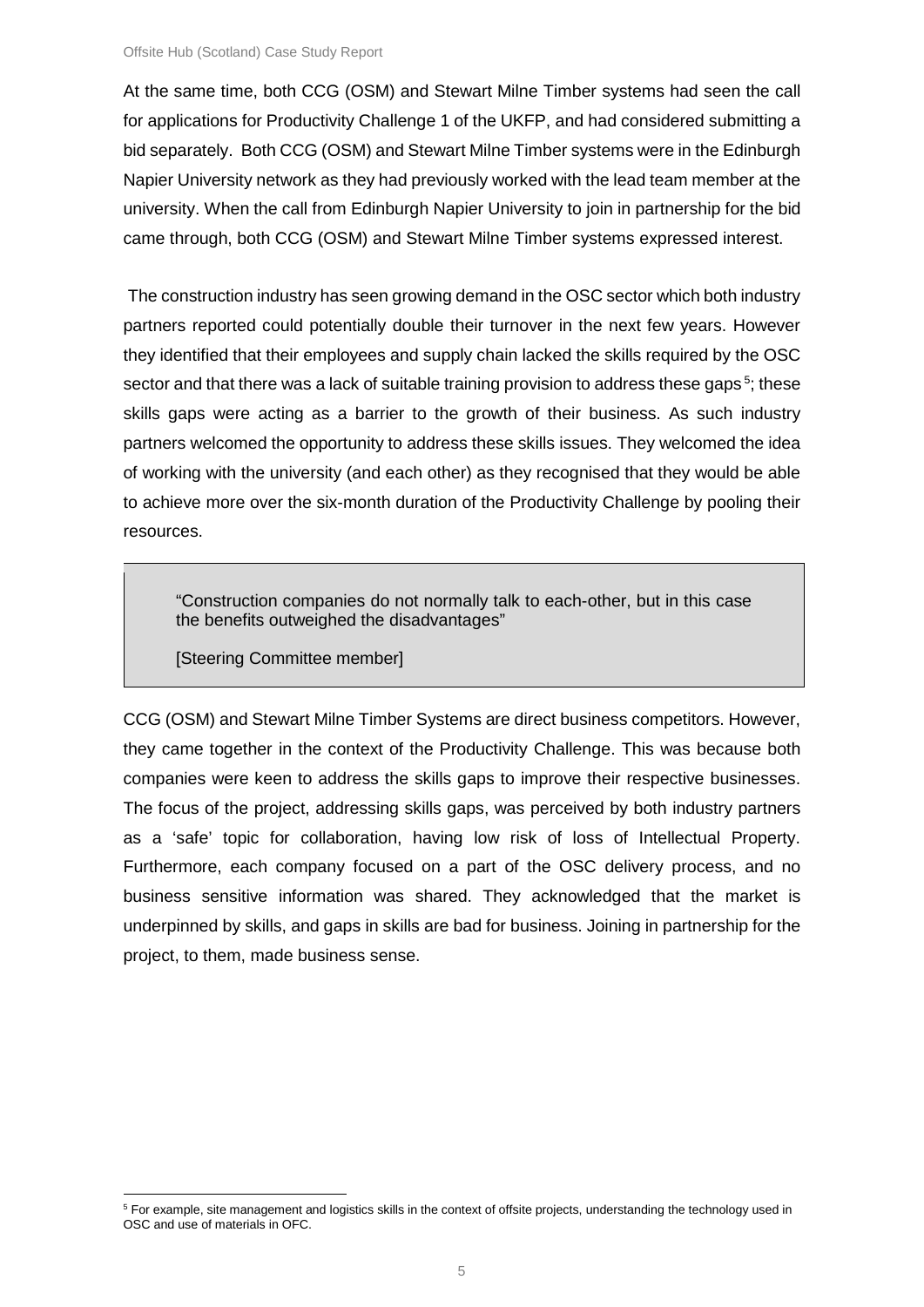Edinburgh Napier University opted to bring in another academic partner with greater experience of working with the OSC industry. Through a call to academic institutions in their network, Edinburgh Napier University identified Heriot Watt University, another Edinburgh based university, as having the required knowledge and expertise in skills, research and developing training materials specifically related to OSC. When Edinburgh Napier University approached Heriot Watt University to join the project, the team at Heriot Watt University were working on developing a new training technology (using virtual reality capabilities). Edinburgh Napier University agreed to trial this new technology as part of the project's outputs, as this fitted in with the Productivity Challenge objective of encouraging innovative solutions.

The industry partners and Heriot Watt University had not worked together prior to the UKFP project. They had all had links with Edinburgh Napier University through previous projects they worked on together. More specifically, they had all worked with the lead team member at Edinburgh Napier University and had known each other personally. It was the lead team member at Edinburgh Napier University that brokered the partnership in the project through a personal approach (e.g. telephone calls and meetings).

As Edinburgh Napier University was the most familiar with the relevant research and had the most experience, they took the lead in writing the bid, with partners commenting and contributing as relevant. A pre-project "Steering Committee Meeting" was also held to help shape the proposal. Edinburgh Napier undertook a snap survey of the main offsite operators in Scotland based upon report 74 in order to understand the wider sector needs and this was presented at the meeting, as were preliminary thoughts on what the project objectives should be, based on the survey findings. Feedback from this was used to inform the project proposal.

The industry partners were keen that the academic partners take the lead in managing the project, and saw leading on the bidding process part of that. The four lead partners met and discussed what each wanted to achieve through the project. The industry partners shared their businesses needs in relations to skills, looking at the most immediate issues as well as future needs. Edinburgh Napier University looked at how activity to address the businesses specific needs could feed in to the generic, wider outputs of the project. Once a draft of the bid was written, the lead partner at Edinburgh Napier University circulated the draft amongst the other three partners, and a few member of the steering committee. The comments on the draft were incorporated into a final version of the bid.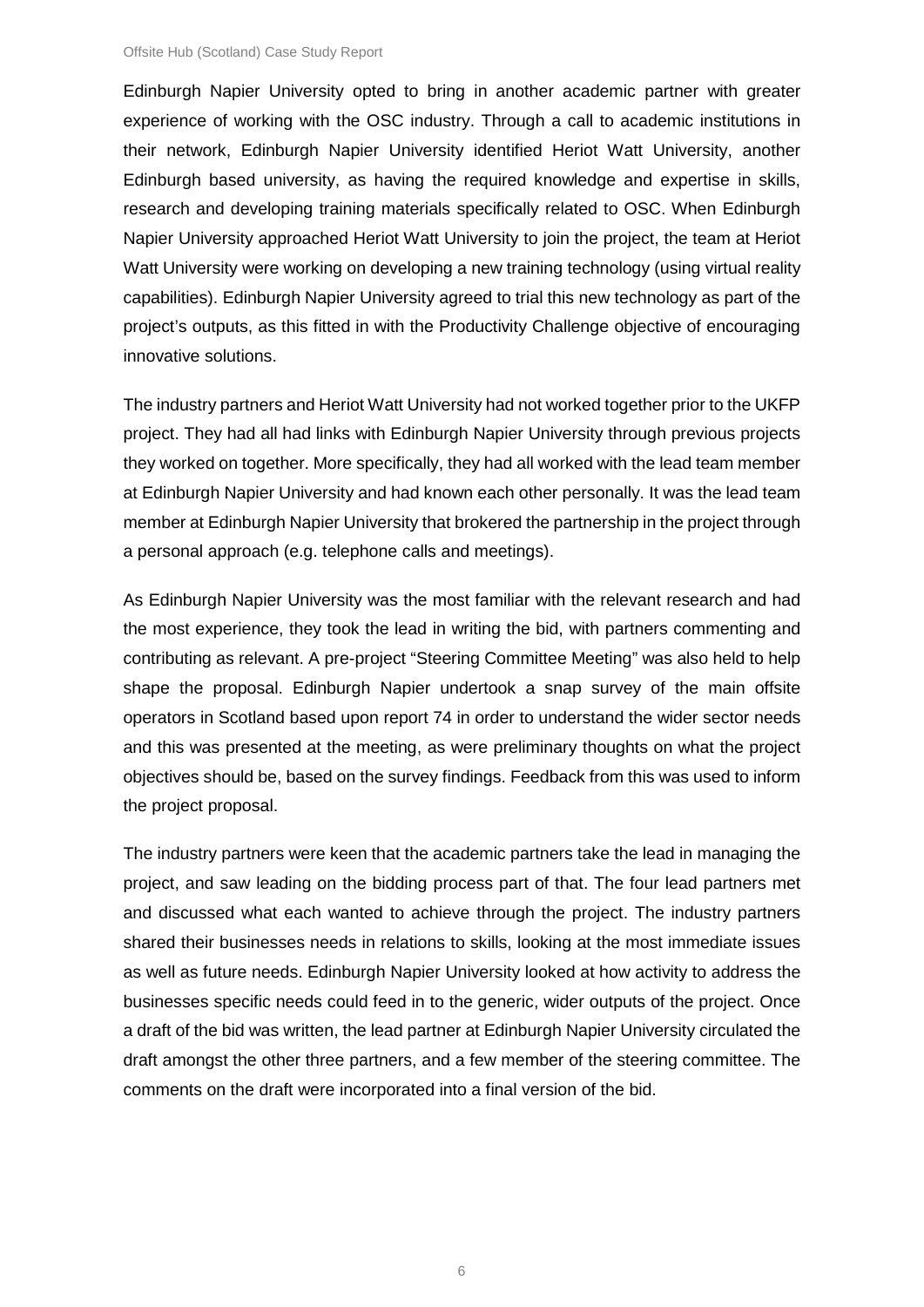Once the funding was awarded, the four leading partners all came together to discuss the details of implementing what they had set out to do in their bid. Through their discussion they quickly came to the realisation that their initial thoughts required some refocusing, and that in order to ensure that the project achieved maximum impact, it should focus on the current needs of the businesses. A decision was made to work on the two parallel lines of the manufacturing process that were identified as having current gaps. The partners then split into two teams of two (Heriot Watt University and Stewart Milne Timber Systems in one and Edinburgh Napier University and CCG (OSM) in the other) to cover more ground. Each team worked on a different line of the manufacturing process, which mostly fitted in with each of the industry partners' expertise and most immediate needs (CCG (OSM) focused specifically on skills relating to the offsite manufacturing processes and Stewart Milne Timber Systems focused on onsite processes including erecting and sales). Through the process of the development and implementation of the project the partners met regularly on a monthly basis (and towards the end of the project fortnightly) to discuss their progress and share their learning.

#### **2.3 Engaging end-users**

#### **Key lessons learnt – what works in engaging end-users?**

- Engagement of industry partners' managers helped to promote the participation of employees within the companies to test and inform the design of the modules.
- Finding the time for employees and academics to come together for testing and learning activities can be challenging due to competing commitments. Through communication between partners and willingness to be flexible, these challenges can be overcome.
- Working with employees of the industry partners meant that the feedback that was received was relevant and reflected current gaps and needs. This guided the academic partners in developing modules that were beneficial for all partners.

The project adopted an approach that incorporated testing and learning in the development of the modules to help ensure that any outputs met the needs of end-users. All content that was developed was based on the findings of a research exercise carried out by partners at the beginning of the project. This provided some important intelligence for the team when developing training material. In one significant example, the research identified the need for learning materials providing detailed assembly instructions for installers. In response to this, an assembly guide was developed for installers at Stewart Milne Timber Systems, which included exploded 3D diagrams and an animation of the sequencing of assembling components.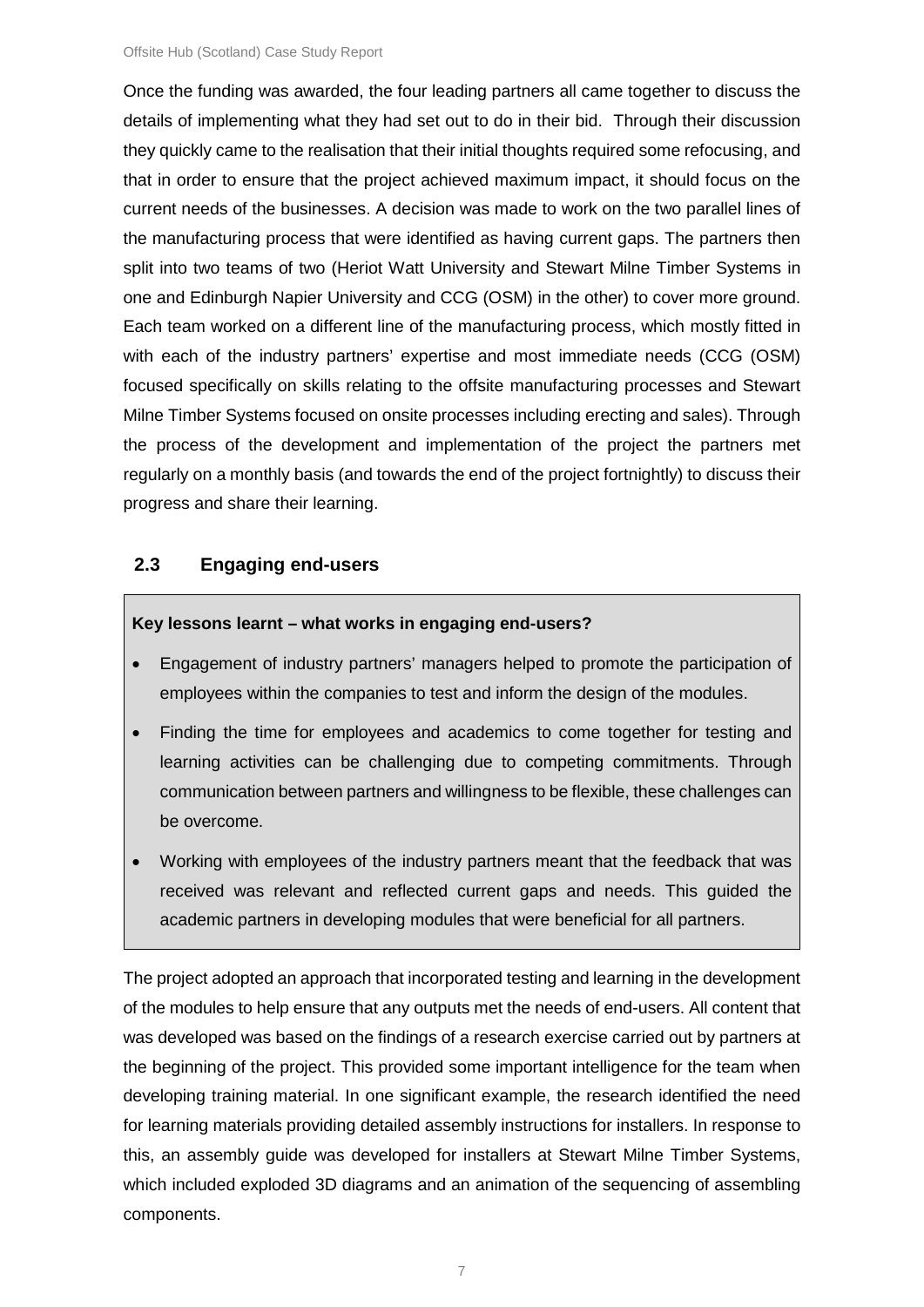In planning the testing and learning element for the bid, the end-users of the project had a key role. Each of the partners defined their end-users differently. For the industry partners, the end-users were new and existing employees and staff in their company in the first instance and employees in their supply chains further down the line; for Edinburgh Napier University the end-users were '*everybody'* – the staff of their industry partners, young people who consider acquiring qualifications in the industry, and stakeholders in the wider OSC sector. In the context of the project, the partners focused on the 'immediate' end users of the industry partners, i.e. their current employees and potential learners.

Employees were selected to assist the project at the various stages by the managers in each of the companies. Managers selected staff from different divisions of the company, with different roles and at different levels to gain their feedback on the design and content of the prototype training modules. To gain a wide range of perspectives products were trialled with a range of staff including designers, erectors and technical factory staff.

Engagement of employees in the project took place in two stages. During the first stage of the project (the research stage) the academic partners carried out scoping research with each of the industry partners. Managers and employees of the industry partners were engaged in the scoping research through filling in questionnaires and participating in discussion groups. The purpose of the scoping research was to explore employees' existing skills sets and any perceived gaps. The information that was collected in the scoping stage fed into the content and design of the bespoke modules. For example, although the original intention was to use an innovative technology of Virtual Reality in the delivery of the training modules, the feedback from the employees suggested that this approach would not be appropriate for their needs, and so this idea was abandoned. Whilst the project ultimately did not use Herriot Watt University's expertise in this area, the university was still able to provide valuable inputs to the research and development of the training materials.

The second stage of employee engagement saw them testing prototype modules and training materials, mainly through piloting sessions. In these sessions employees received training on one module and were asked to provide feedback in terms of the content (e.g. clarity and relevance) and usability (e.g. format, time). Managers in each of the industry partners were heavily involved in the testing process; they met and spoke with their employees after each testing session to gain a better insight into their feedback, and to ensure that the business needs had been considered. The feedback that was provided through the piloting sessions shaped the final version of the modules.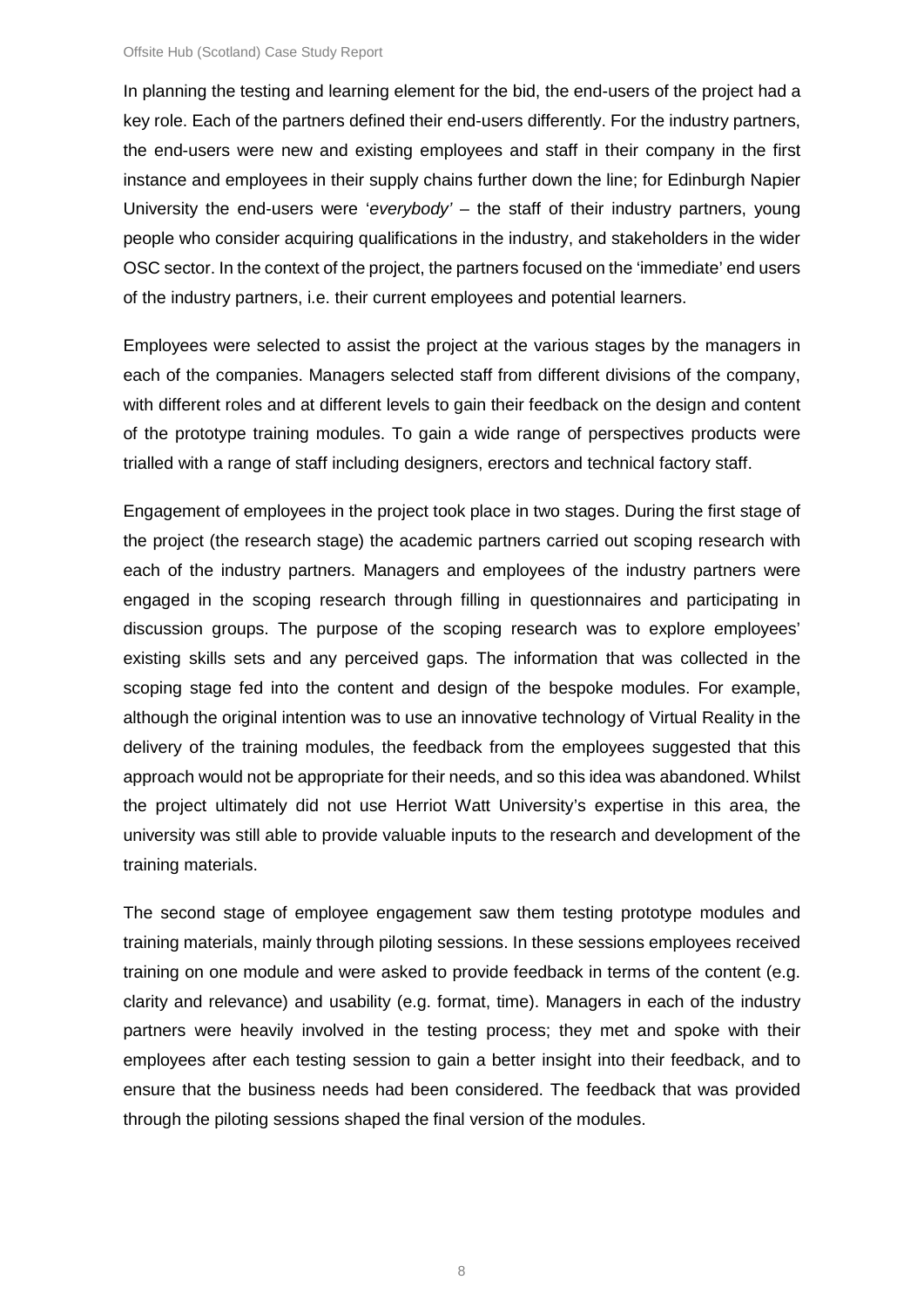Industry and academic partners reported that engaging the employees in the scoping research and the testing of the modules was invaluable, as it provided a clear indication of what worked and what was less effective. Without the contributions of employees it would have been unclear how effective both the bespoke and generic materials were in actually improving the skill levels of workers. Employee feedback allowed the team to adjust the content to include the right balance of hands on training, visual aids, online learning and classroom teaching. The academic partners had the expertise of developing training modules in general, but the content and structure of the bespoke modules was very much guided by the input of the end-users, which in turn was guided by the industry partners' business needs.

That said, this approach was not without its challenges. The main challenge that both partners faced was finding the time for employees to engage with the development of the training modules. Both industry partners commented that academia and the industry do not work with the same timetables. Some of the feedback required meetings in person, so researchers and staff could look at the issues in detail, and busy schedules posed a challenge.

In other cases it was an issue of providing feedback in a timely manner, i.e. ensuring staff tested the module and provided the feedback promptly so as not to delay the development work. Through a mutual understanding that everyone needed to be flexible in order to accommodate the needs of the project, all partners managed to free up their teams to some extent, to meet and continue the development work on the modules. In the case of CCG (OSM), this limited the number of staff that could engage with testing of the modules, and so feedback was provided by the managing board on behalf of their employees and based on company requirements. One of the critical future challenges for both companies will be to convince managers of the value of these materials, in order to motivate them to release staff to undertake training.

Beyond a role in the **development and testing** of the bespoke training modules, industry partners were also looking to engage their employees in **undertaking** the training. However, Stewart Milne Timber Systems found it difficult to get internal buy-in from staff and getting people to sign up and 'own' the training. The main issue was getting the buy-in from department managers, who were reluctant to free-up their staff to take on training when they could be working. They were also hoping to engage employers in their supply chains in training their own employees using the bespoke modules. However, convincing their supply chain to free up staff time and invest in training was another significant challenge that they had to face.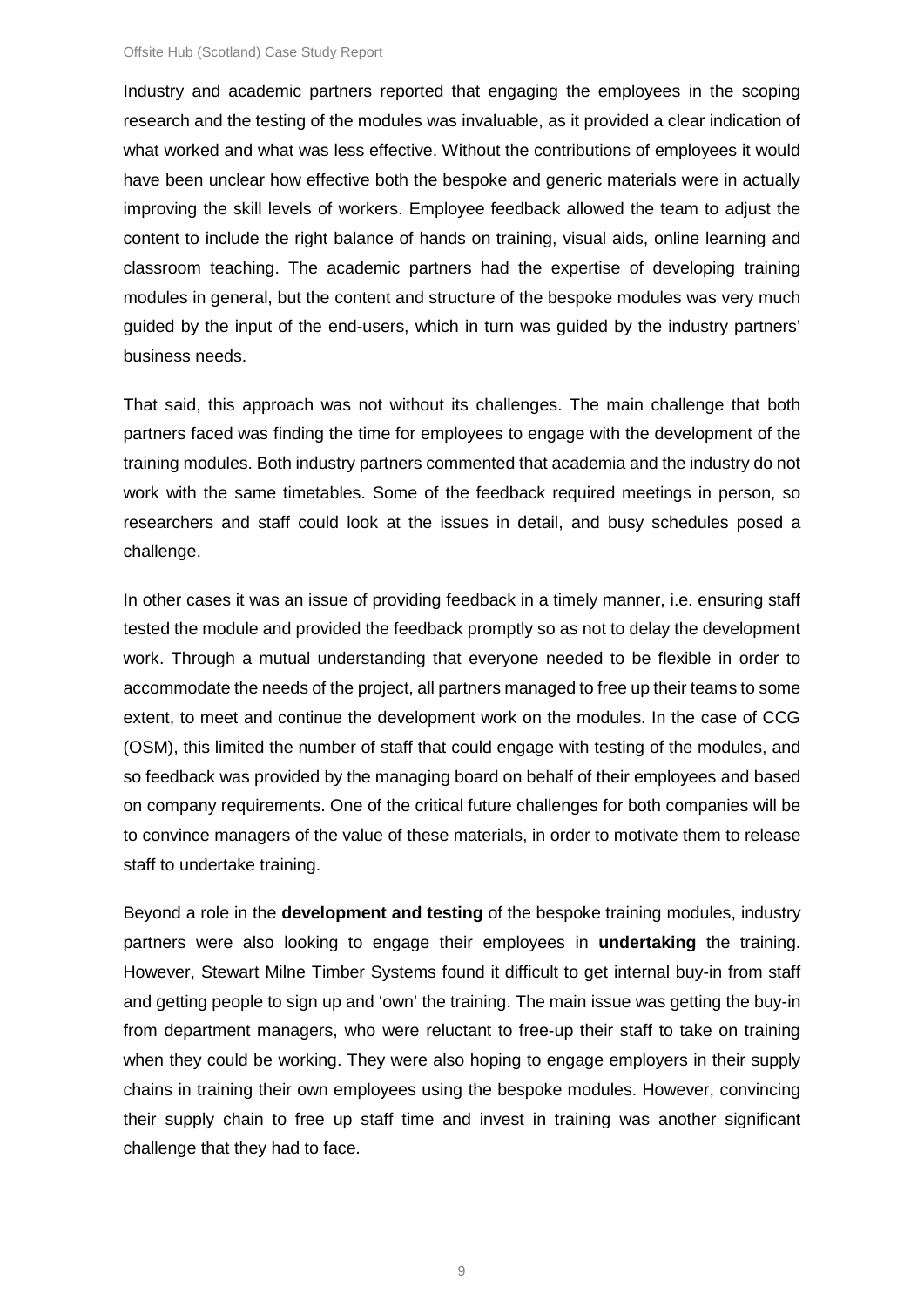Stewart Milne Timber Systems addressed this challenge by employing a graduate trainee to work on the project on a full time basis, with tasks to promote the training internally, and help with the engagement of the supply chain. CCG (OSM) also took on an intern, but slightly later in the process. This decision was influenced by the effectiveness of the intern at Stewart Milne Timber Systems which demonstrated the need for extra capacity. In addition to promoting the bespoke modules internally, both industry partners identified their interns as important factors in the success of the project delivery. In addition to acting as a dedicated point of contact for the academic partners, the interns collated and compiled much of the information for the project and helped to co-ordinate the research and content development work.

Efforts by the interns, and the teams at both industry partners allowed department managers to see the benefits that staff would receive from new skills and made them more open to making time for training. They also faced this challenge in particular with suppliers, many of whom are SMEs, which have less leeway to allow time off for training. The company is considering using "lunch and learns" and half day sessions, to try to provide a flexible approach that will reach as many people as possible These ideas are still being developed in consultation with managers in order to create a training package that can be delivered to staff without unduly impacting on their workload.

End users were also engaged by embedding the training content in the work environment. CCG (OSM) uploaded video training content to displays housed at the relevant pieces of equipment at their site. This was intended to give new users ready access to training materials and also provide a refresher for experienced staff. Additionally, the industry partners use the new content to feed into their "Design for Manufacture and Assembly (DFMA)" processes. This means that the content can be used for internal architecture technician training but also to ensure compatibility of component design with production process flow capability.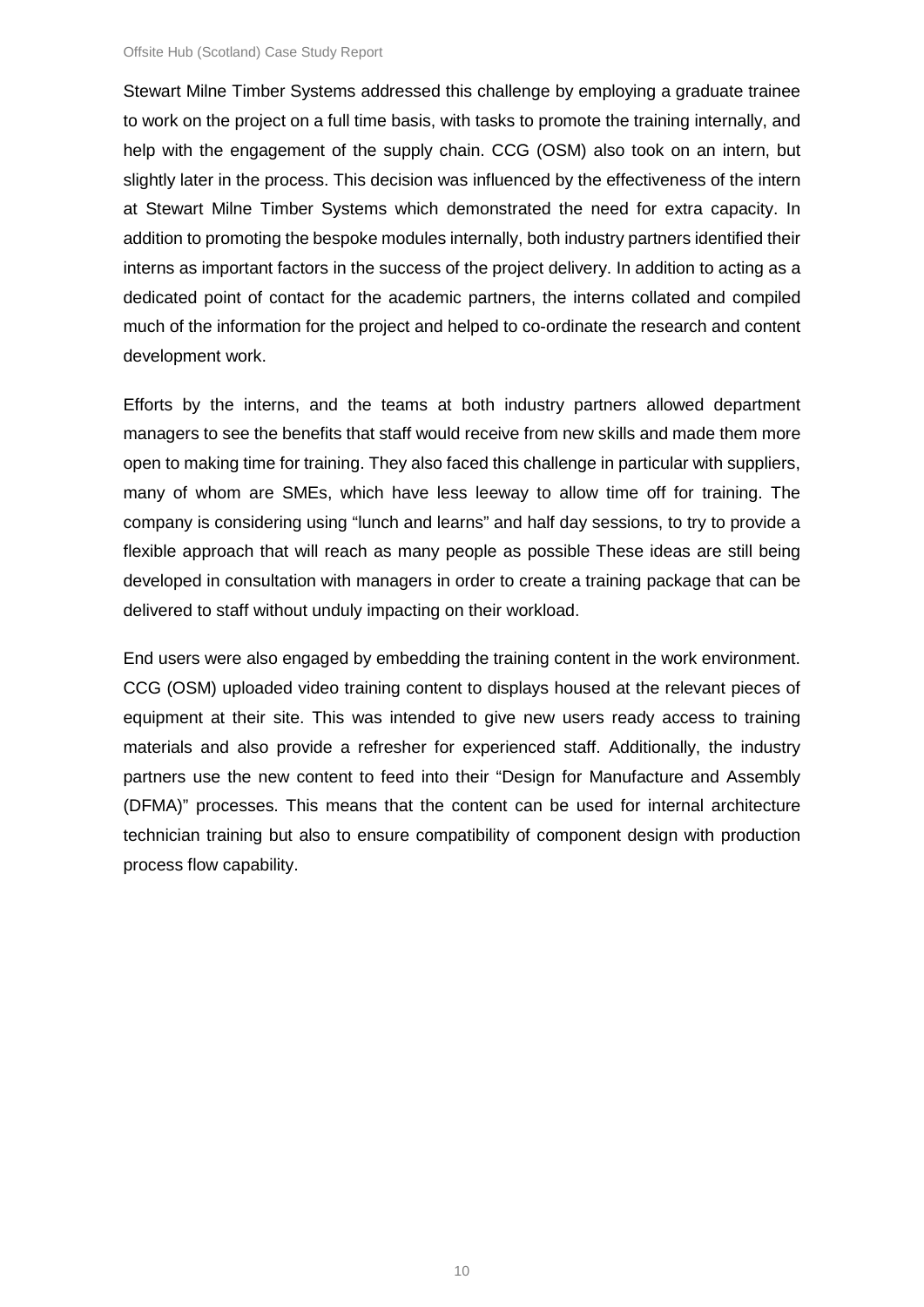#### **2.4 Collaboration with wider stakeholders**

#### **Key lessons learnt – what works in engaging wider stakeholders?**

- The stakeholders for the steering committee were identified for their strategic value and potential contribution in the scaling up of the project. This has increased the potential of the project to successfully scale-up its work.
- Personal links between the project lead and various stakeholders were a key driver of stakeholders to join the steering committee. Based on these personal links, engagement was mostly successful through personal calls.
- For some stakeholders, an additional motivation was that the issue that the project was trying to address was relatively high on their agenda.
- Having a body (CSIC), with an interest in the project as part of their remit and with good links to academics and industry stakeholders, was a key enabler in taking the project forward and scaling up the work. It was beneficial in particular that the head of CSIC had personal knowledge of the project and was involved in the development of the bid and the early stages of the project.
- Engagement with the wider circle has become easier when the project had something tangible to demonstrate the outputs.
- Engaging stakeholders where there are no existing links is challenging and requires more time and thinking and research into finding the right people to get the buy-in from.

The project has established a steering committee, formed a group of stakeholders from government bodies, academics and the wider industry, brought together for the purpose of supporting the project in the tasks of scaling up and internationalisation of the Offsite Hub once it was fully developed. This activity will take place after the end of the short lifetime of the Productivity Challenge.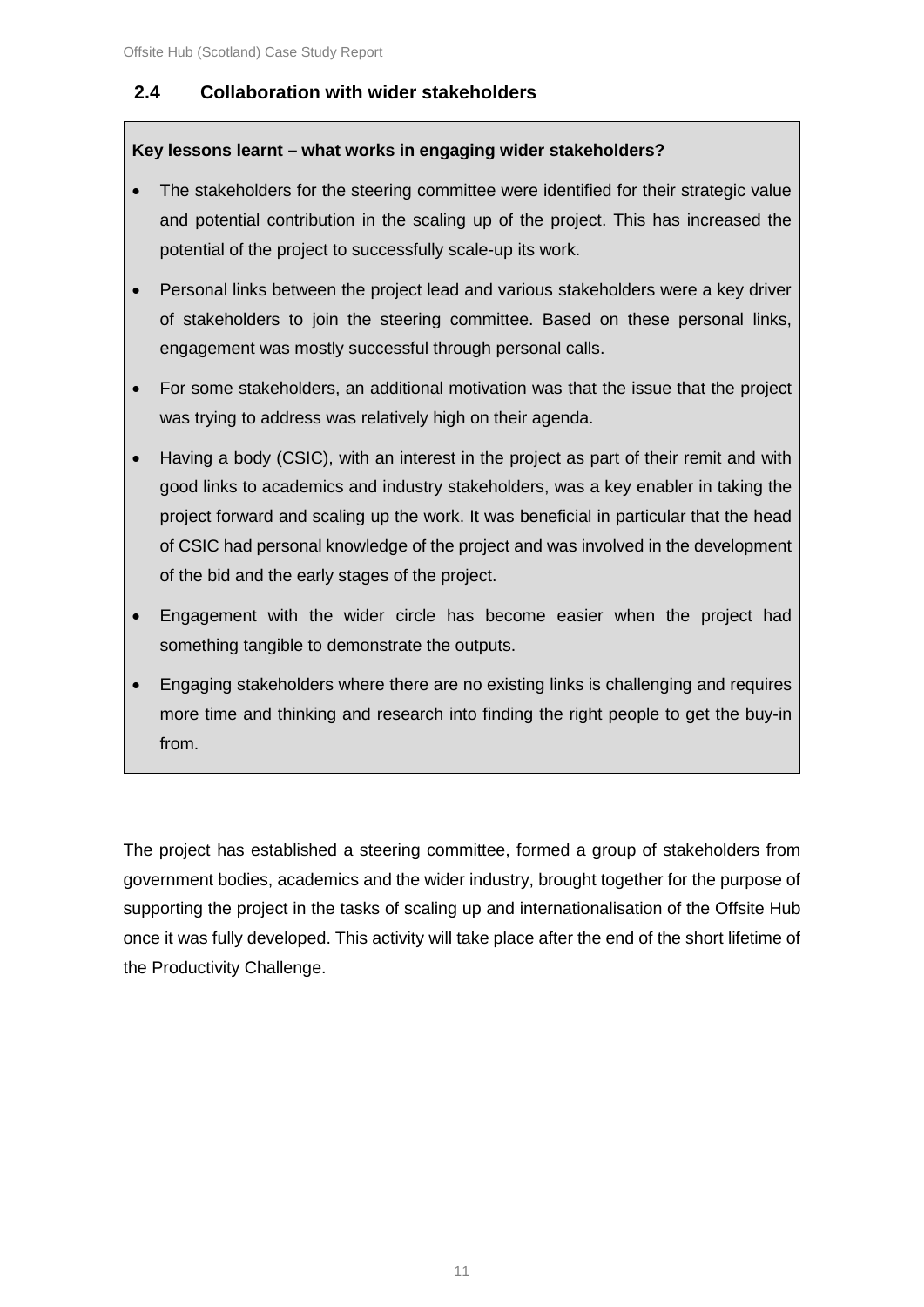The lead team member at Edinburgh Napier University once again took the lead in identifying, approaching and bringing the stakeholders in the steering committee together. These stakeholders were identified based on their strategic interests in the project (e.g. the Construction Scotland Innovation Centre, the Scottish Government or Scottish Enterprise), through their potential contribution to the outputs of the project (e.g. CITB or Skills Development Scotland), or through discussions with UKCES (e.g. Colleges Scotland). In most cases, the stakeholders were approached directly to join through phone calls or personal meetings from the lead member at Edinburgh Napier University, who had personal links with the majority of the stakeholders.

The project had variable success in engaging stakeholders in the project, with some stakeholders getting more involved than others. Some of the key stakeholders who were actively engaged with the project included:

The Construction Scotland Innovation Centre (CSIC) was a key partner in relation to the scaling up of the project. From the outset, it was intended that the Offsite Hub (Scotland) would be an integral part of the CSIC. The CSIC plans to build on the foundation laid by the project, in terms of the outputs that have been developed, as well as achieving collaboration between employers, and develop a joined-up network of academics and industry partners to address skills gaps in the wider sector. The CSIC believe they are well positioned to promote the scaling up of the work, building on their wide network of both industry and academic bodies and so had a self-interest in the success of the initial phase. It is worth noting that the head of CSIC was personally involved in the development of the bid of the project and its initial stages (when he worked at CCG (OSM)), and so much of the partnership relies on their previous working relationship.

Scottish Enterprise got involved because they were keen to join the steering committee as they are keen to know about any opportunities relating to OSC manufacturing. They identified a need for the sector to grow, but recognise that there is a lack in skilled people to allow the growth of the sector. Scottish Enterprise actively disseminated the outputs of the project across their extensive network of stakeholders, raising interest in the wider industry and laying the ground for scaling up the work of the project. The lead member from Scottish Enterprise knew the lead team member from Edinburgh Napier University through previous joint work.

The Construction Industry Training Board (CITB) is the industry training board for the UK construction industry and aims to improve skills provision and quality within the sector. CITB became involved because they have an interest in the future skills requirements of the sector and wish to improve their understanding of the challenges that the offsite sector faces in this area. They also see an opportunity to accredit the training modules developed although this has not been achieved so far.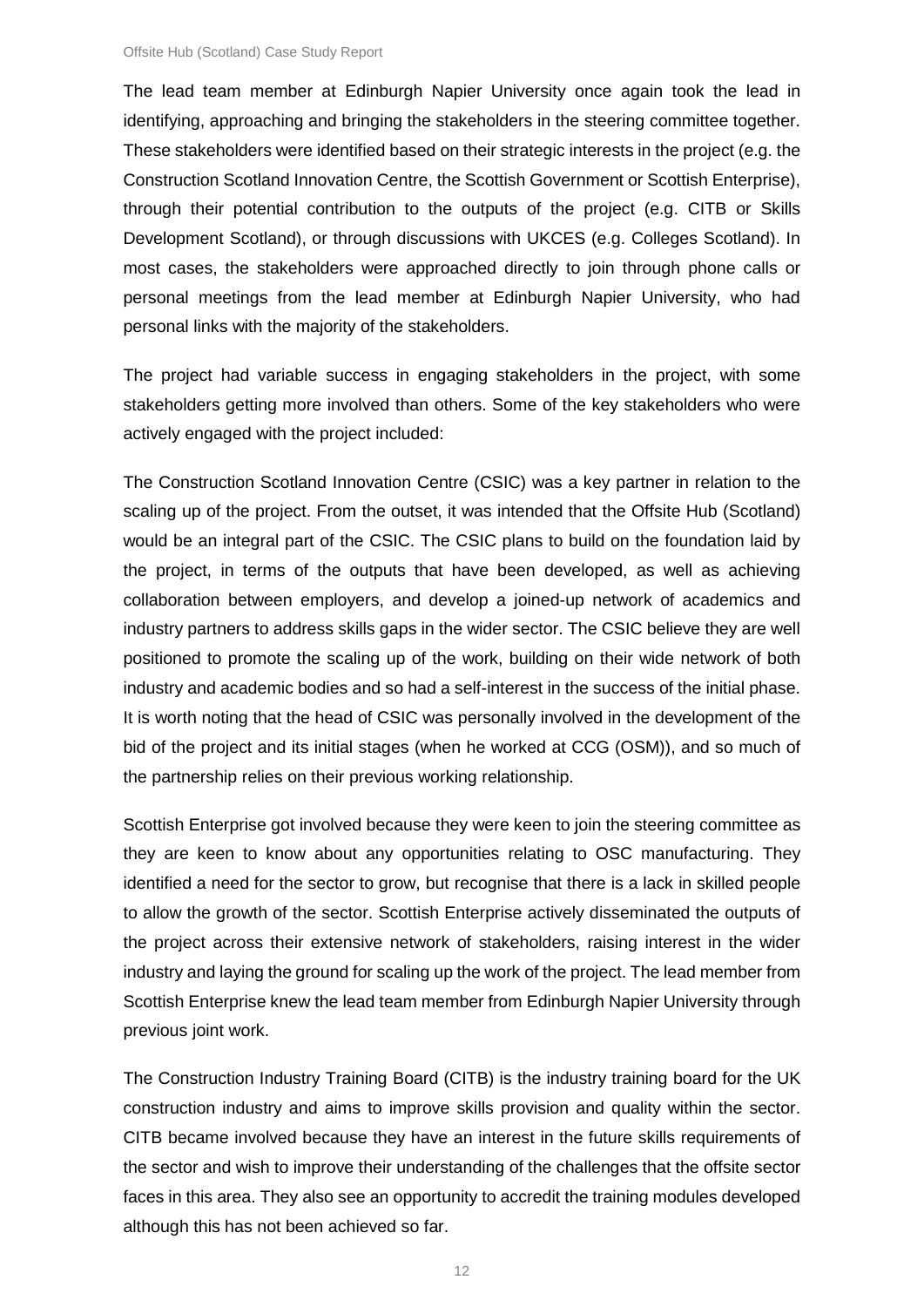The Scottish Government became involved due to policy work around providing greener homes, which will require an increase in use of Offsite construction techniques. The Scottish Government has taken a watching brief of the development of the project in order to inform policy development.

The project steering committee met quarterly over the course of a year. The meetings were used for receiving updates on progress and reviewing the achievements of the project. Case-studies of the implementation and effects of the bespoke modules have been shared with the steering committee members, with a request that they disseminate these across their respective networks.

Various stakeholders suggested that having a project lead who is well connected to figures within the various relevant bodies (academia, the public sector and businesses) with personal links to people in these bodies helped to engage the wider audience. Furthermore, all those who were actively engaged with the project had a vested interest in promoting the growth of the OSC sector, and in particular were supportive of the collaborative approach the project took.

In addition, feedback from the project leads and some of the wider partners suggested that once the bespoke modules have been developed, the project could demonstrate what the outputs are going to look like and how they will be used. The industry partners provided case-studies of the outcomes of the training that some of the employees took, which also helped demonstrate the benefits of the modules. Edinburgh Napier University commented that they have gained insight into the fine details of the OSC technology in a real-life scenario, which was invaluable and which they could not have get at without their collaboration with the industry partners**.** It was commented that having a tangible product to demonstrate the project helped engaging stakeholders from the wider circle.

That said, the engagement of stakeholders in the wider circle was not successful with some. Some did not engage due to personal circumstances and others due to lack of time or because the issue was not perceived as a priority for them. Furthermore, it seems that the project was not successful in making connections beyond those that were already known to team members. One member of the steering committee commented that the feedback from these bodies that were less engaged was that their role in the steering committee was not clear to them.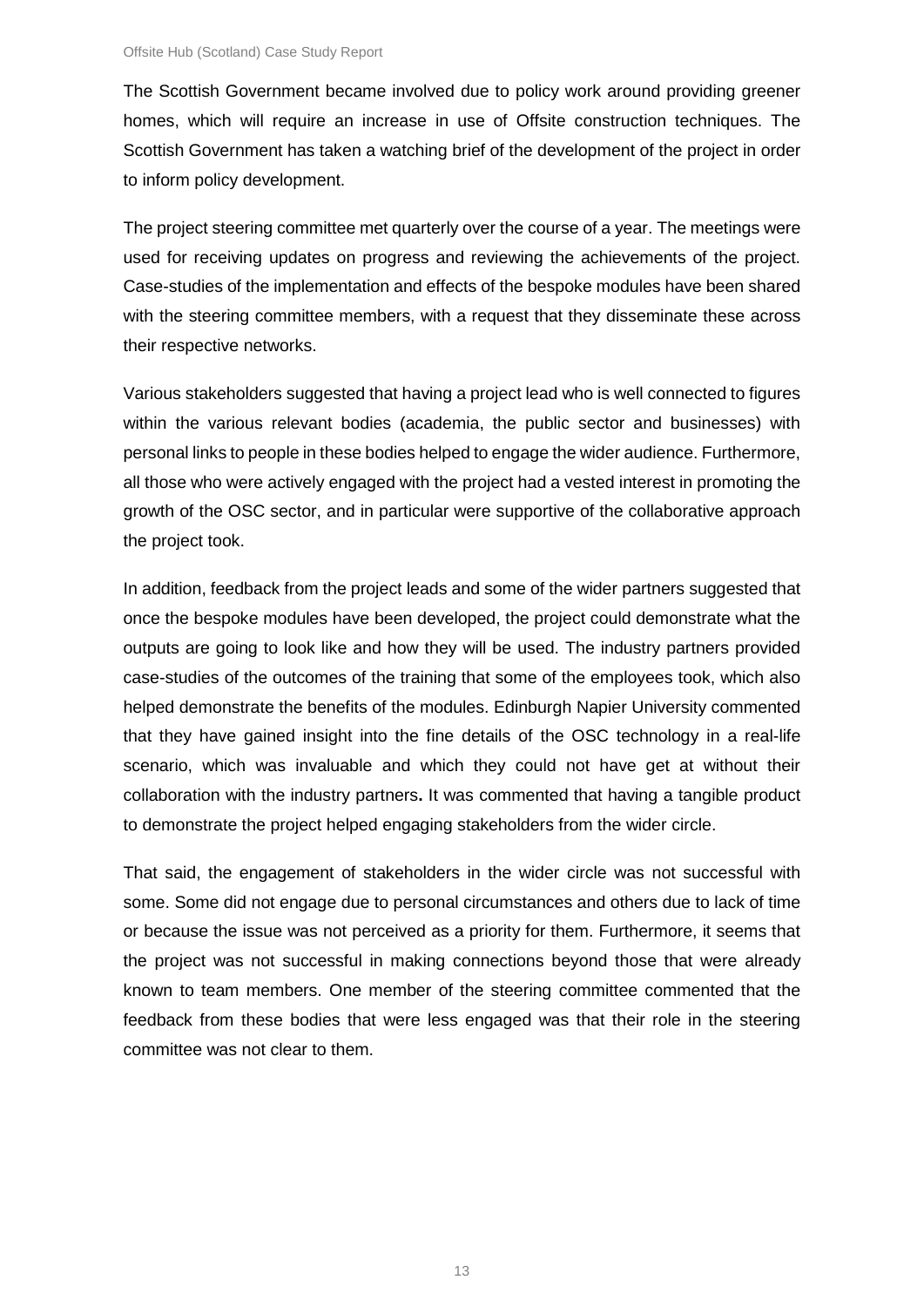It is worth noting that due to the short lifetime of the Productivity Challenge, most of the time was invested in the development of the first output and laying the ground work for the second and third outputs. The work around expanding the circle of partners is at its early stages, and most of the work is expected to take place outside the Productivity Challenge. With CSIC taking the lead for reaching out to the wider sector and the lead team member at Edinburgh Napier University remaining as the project manager, the collaboration between CSIC and Edinburgh Napier University is building momentum and a detailed action plan has been put in place to scale up the work on the project, including looking into opportunities to expand internationally.

#### **2.5 The benefits of working in collaboration**

#### **Key lessons learnt**

- The collaboration was beneficial to all partners as everyone felt that their objectives were met.
- Partners were able to achieve more outputs and faster as more people were involved.
- Different insight and skills of partners strengthened the partnership and promoted the shared learning.
- Engaging stakeholders from wider circles meant that the project has the potential to build on these stakeholders' networks to scale up further.

The process of establishing a partnership between the industry and academic partners, as it happened in the project, highlights the importance of good communications between the partners, in ensuring there is an agreement on the aims and foci of the project activities. Furthermore, openness and willingness to adapt a collaborative approach in addressing business challenges is of key importance. Speaking with the representatives of the industry partners it was clear that both believed that companies should be more open and willing to come together more often to address deficiencies in the industry. In the example of this project, both industry partners agreed that had they not decided to join together in partnership they would not have been able to develop modules for both the OSC manufacturing process the project has worked on, because they did not have the capacity to cover as much ground had they worked on their own. They would encourage other companies to collaborate with each other in addressing common issues to ensure they can achieve their business goals. In turn, this has also meant that the generic training materials were able to cover a broader range of topics, making them applicable to more businesses and occupations.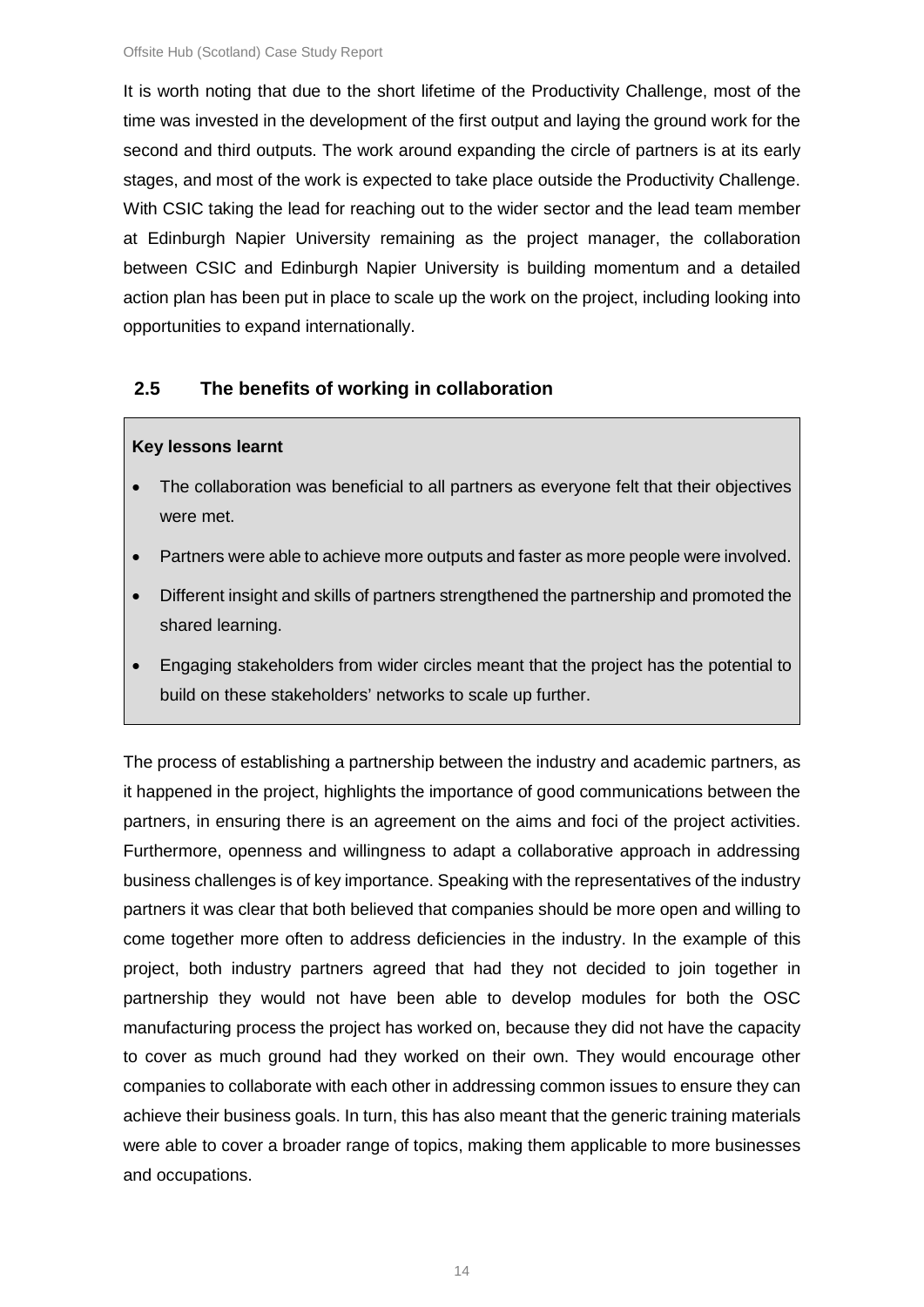"There is a lot of demand on the industry, coming together helps to ensure that there is a proper foundation going forward"

#### [Industry partner]

The strength of the partnership between academics and industry partners was that each brought a unique insight, expertise and skills to the mix. The academic partners provided a wider sector perspective and impartial voices to bring together the industry partners. The academic partners also had expertise and experience in drawing down funding streams and dealing with organisations like UKCES, providing a bridge between industry and public sector bodies. The industry partners brought a practical focus and a working knowledge of the day-to-day issues and working methods in construction.

"Collaboration helps to share risks, provide critical friends and give you access to more brainpower, whilst allowing everyone to benefit."

#### [Industry partner]

A key benefit for the industry partners was that during the work on the project they visited each other's facilities, learnt about each other's training processes and exchanged ideas. Discussions in the early stages of the project helped to build trust and a good working relationship between the two industry partners, as well as highlighting the possibility of visits to share information. As the project developed, the industry partners came to the view that any concerns about sharing information were outweighed by the benefits they would gain from working together. Both partners believed they had good practice to share and felt it was mutually beneficial to do so. The industry partners have not worked with each other before, but have now forged links between the two companies, opening the door for future collaboration. Indeed, the companies are now working together on a separate R&D project, showing that this relationship has sustained and created new opportunities for them both.